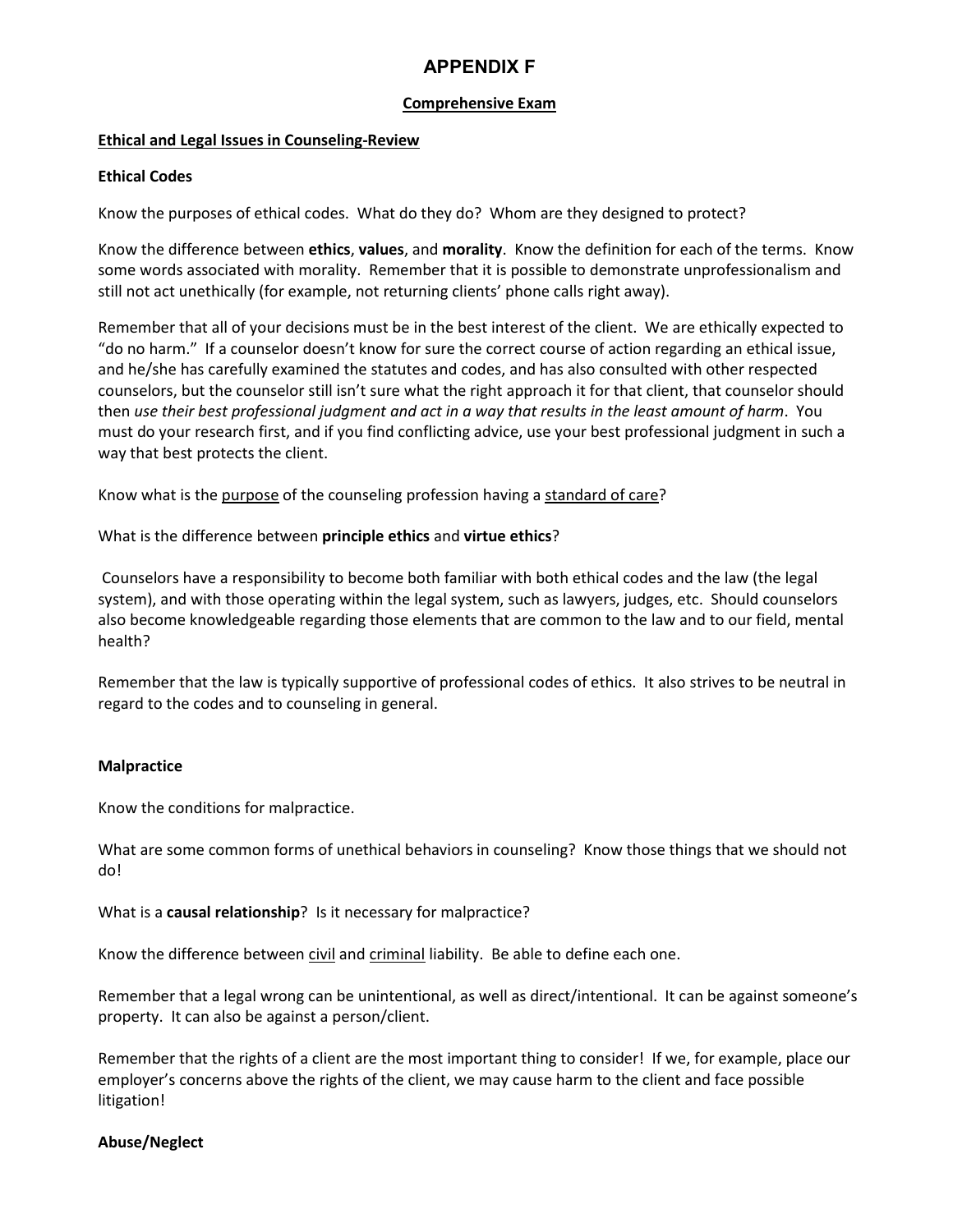When counseling individuals or families, if a counselor has reason to suspect physical/sexual abuse or neglect, that counselor:

- Does not have to prove the abuse/neglect. You must only have reason to *suspect* that the abuse/neglect has occurred.
- Must report to the appropriate agency (such as Child Protective Services) *immediately*. The law gives you only 48 hours.
- Report! No matter how long in the past sexual abuse occurred with a minor (and even if they claim it is no longer occurring), if you learn of it as you counsel a family, you must still make the report within 48 hours.
- Report! If counseling a family who denies child abuse, but you see that a child in the family appears abused, you must still report to CPS. You must tell them that you are reporting, and you offer to continue counseling the family. Remember that to terminate the family at this time could constitute abandonment.
- Provide assistance! If counseling an adult woman who is being abused by her husband, it is important, first, to address the client's safety. The counselor should offer to assist the client by helping her utilize such legal means as a restraining order, etc. to protect her from further abuse by the spouse.

# **Record-keeping**

If a client moves to another city and wants copies of his records, remember that the client does, indeed, have rights to receive records. However, you do not have to release your progress notes; you may, instead provide a treatment summary. If that client requests copies of records for his new counselor, remember that the client *must first sign an authorization for release* in order for you to send the records to the new therapist. You must not send any records to another entity (such as a physician, counselor, psychiatrist, school, etc.) without a release!

Know what items are required to be included in a client's record. You must keep the consent for treatment and assessment; case notes and copies of correspondence; and identifying information. Note that business records must be kept, but not in the client's records. The LPC Code of Ethics states the following: For each client, a licensee shall keep accurate records of the intake assessment, the dates of counseling treatment intervention, principal treatment methods, progress or case notes, treatment plan, and billing information. **Note the difference in the language between billing information and business records. Billing information is how much the client will be paying per session, etc., and business records include dates and amounts of client payment (or insurance reimbursement, etc.).**

# **Confidentiality**

If you are working as a **school counselor**, and you find out that your client's friend is engaging in bullying other students in the restrooms, you must remind the client of informed consent and the limits of confidentiality and *report this to the school principal*. There is harm to others in this scenario, and that enables you to break confidentiality in order to address the harm. In your first visit with this student/client, you should have explained informed consent and the limits of confidentiality. We address these limits will all of our clients, including minors!

If you are working as a **school counselor** and you learn that, for example, a 15 year old client tells you she is pregnant, but she doesn't want you to tell her parents, you must still inform the parents. You have a legal responsibility to the parents. This is a minor client. Note: you should offer to be present when the girl tells her parents, but you must make sure they know. Why? Is there potential harm to the client? Also, you should investigate the possibility of sexual abuse (remember that this is a child in the eyes of the law. How old is the father of the baby?).

Know how to deal with confidentiality in public. For example, you run into a client at a social function. What do you do? Wait until the client approaches you! He/she always makes the first move. If he does approach you, then you should greet that person as you would any other. If that client does not approach you, you do not approach them. Remember that you should never discuss in anyone's hearing that this person is your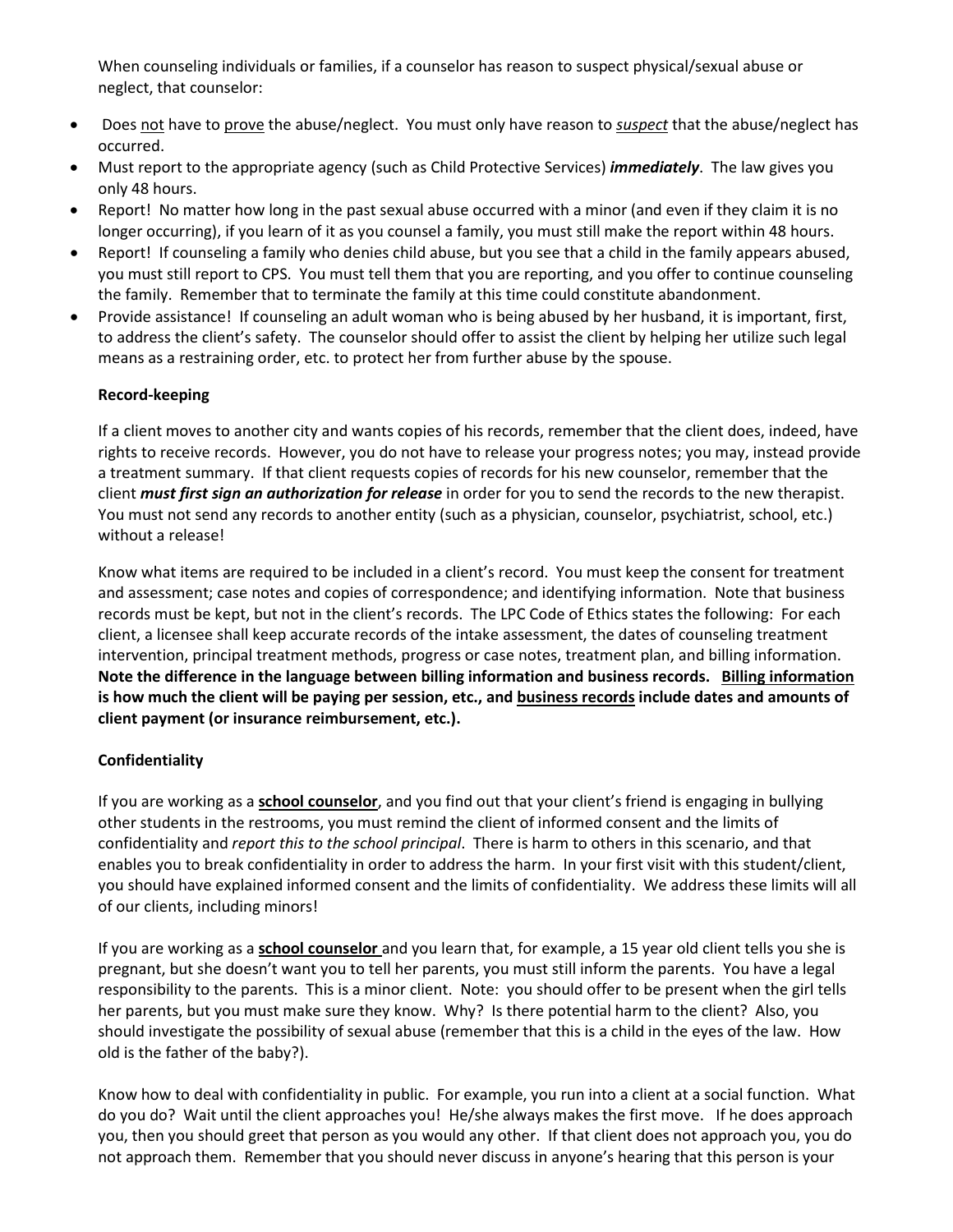client! Treat them, instead, as an acquaintance! If the client chooses to tell others that she/he is your client, that is their choice, but do not discuss any treatment concerns in public! *Note: Counselors do not engage in multiple/dual relationships. We do not purposefully engage in social functions with our clients. In other words, we don't go to restaurants or movies with them. They are not friends; rather, they are clients!* 

Is there such a thing as "absolute confidentiality?" If not, what are the exceptions? Know the **limits of confidentiality**. Be able to list them. What do we mean by confidentiality? What kind of a relationship is the basis of confidentiality? Why is it necessary to form trust with the client?

# **Who Is the Client?**

If a counselor is providing marriage counseling to a couple, and the husband tells the counselor on the telephone that he is planning to file for divorce, but he doesn't want the counselor to tell his wife, the counselor *must still inform the wife*. The reason is that when you are providing family/couple counseling, *both the husband and the wife are your clients*, so you cannot ethically maintain that confidentiality.

In a situation in which you are individually counseling a husband, and the wife, who initially did not want to engage in marriage counseling, changes her mind. Now she wants to have you provide marriage counseling for them. What should you do? Do you agree to continue individual counseling with the husband, and also provide marriage counseling with both the husband and with her (the wife)? You should continue individual counseling with the husband, but you should not begin marriage counseling with both of them. You already have an established counseling relationship with the husband, and in marriage counseling, both will be your clients. There would be potential problems from the beginning, so you *must refer the two of them to another counselor for marriage counseling*. You may continue to see the husband individually. The marriage counselor should be informed by the husband that he is seeing you individually.

# **Assessments in Counseling-Review**

-Review components discussed within "Assessment in Counseling"

- -What Is Assessment
- -Do Counselors Need to Know About Assessment?
- -Assessment Is Integral to Counseling
- -Assessment Can Be Therapeutic
- -What Do Counselor Need to Know About Assessment?

-Review components discussed within "Basic Assessment Principles

- -Measurement Scales
- -Norm-References and Criterion-References Instruments
- -Interpreting Norm-Reference Instruments
	- -Evaluating the Norming Group

# -Reliability

- -Classical Test Theory
- -Reliability and Unsystematic Error
- -Correlation Coefficients
- -Types of Reliability
- -Evaluating Reliability Coefficients

# -Validity

-Qualifications needed for administration of assessments

-Responsibilities of an assessment administrator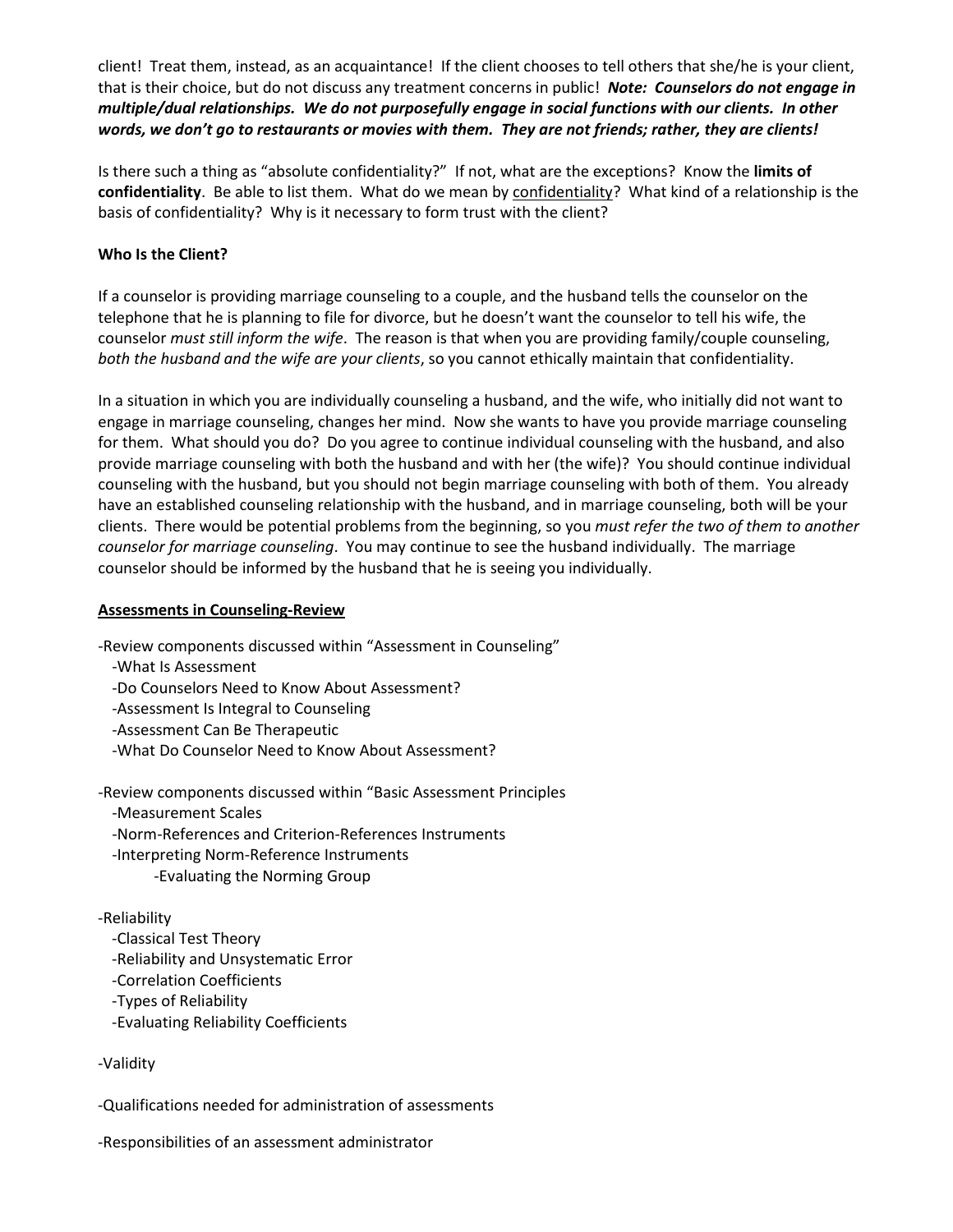### **Counseling in a Multicultural Society-Review**

**-**Review components discussed within "Introduction to Diversity -Use of social influence in counseling diverse clients -Strong's Social Influence Theory -recognizing cultural bias -Deficit Hypothesis -Appreciating divergent worldviews -Recognizing your prejudices -Ethnicity models

- -Achieving multicultural competence
- -Latin Americans -Ruiz's Acculturation Model
- -Native Americans
- -European Americans
- -Women and Feminism -WIM
- -Men and the Men's Movement

# **Advanced Human Growth and Development- Review**

- -Arnold Gesell's work
- -Basic developmental vocabulary
- -Developmental domains
- -Ecology and context
- -Gerald Patterson and delinquency
- -Erickson stages of Psychosocial development (crises)
- -Freud's psychosexual stages of development
- -Piagetian theory of development
- -Development of individual differences
- -Sensitive periods
- -Critical periods
- -Goals of lifespan theory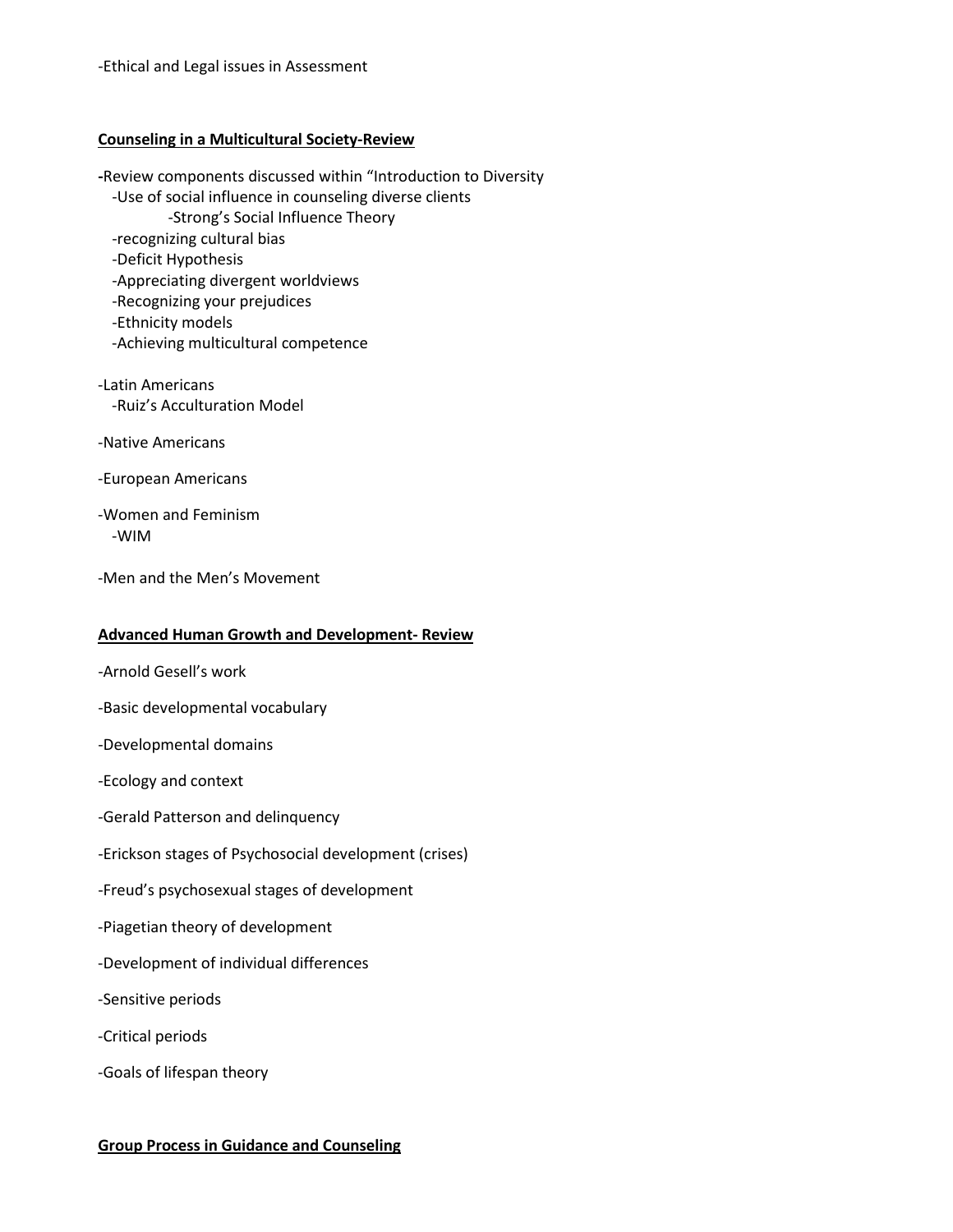-Jacob Moreno

- -group counseling and group guidance
- -self-help support groups
- -stages of groups
- -group co-leaders
- -beginning a group
- -group leadership skills
- -norming and storming
- -cohesiveness and/or lack of
- -steps in the forming stage
- -tasks of the beginning group
- -group dynamics and group process
- -group stages (general understanding)
- -group collusion
- -self-disclosure

#### **Counseling Theories Review**

-Freud's theory and origins -Different theoretical camps and which theories are related -Adlerian theory, theorists, vocabulary, methods -REBT theory philosophy and techniques -Reality therapy focus -Person-centered theory, theorists, philosophy, goals -Existential theory, theorists, philosophy, goals -Beck and cognitive theory techniques -Gestalt techniques -Feminist therapy themes -Solution-focused therapy techniques